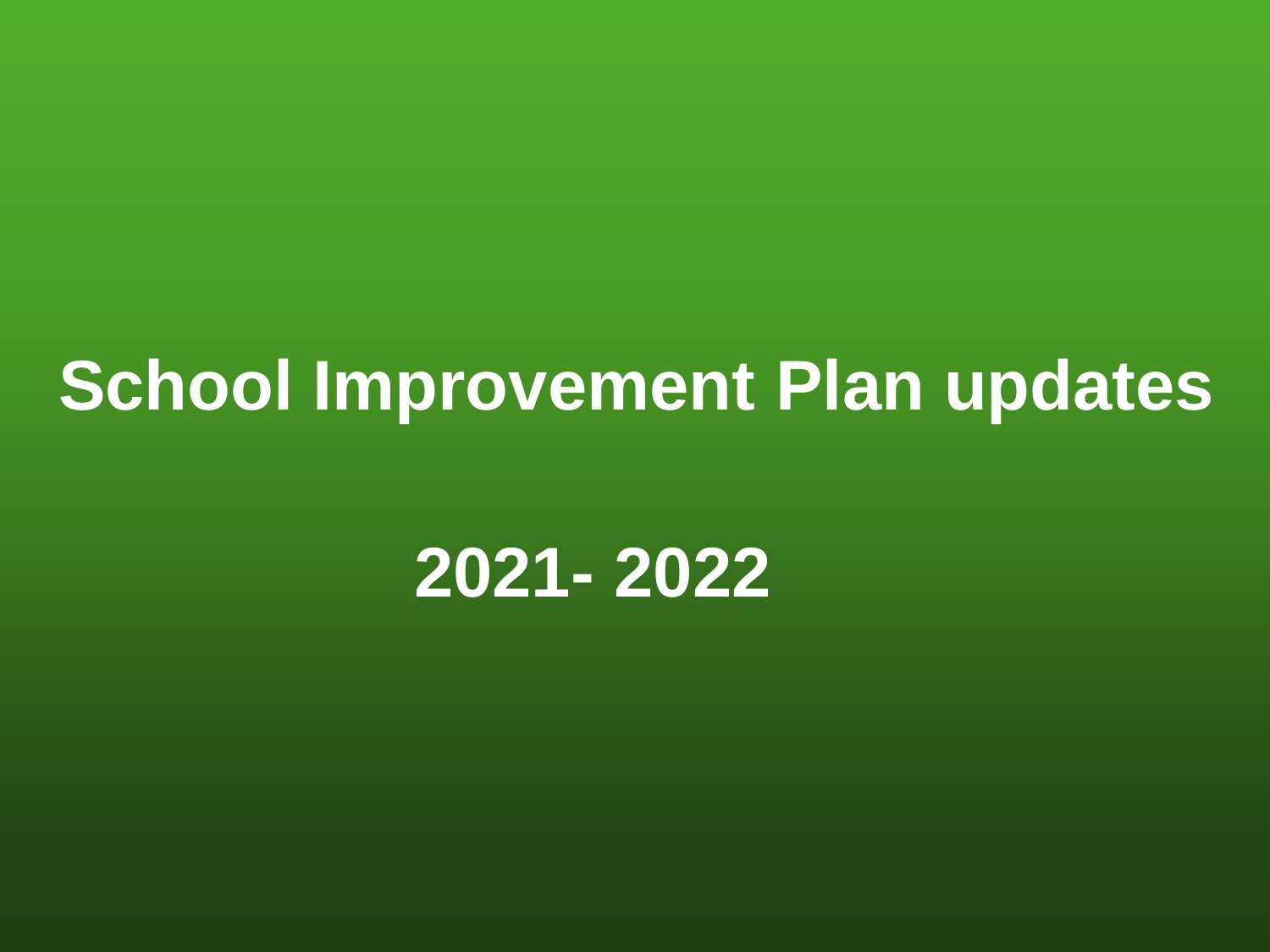### **100% OF OUR STUDENTS**

will graduate with the knowledge and skills necessary to be successful in post-secondary education, careers, and life



### MOUNT VERNON SCHOOL DISTRICT

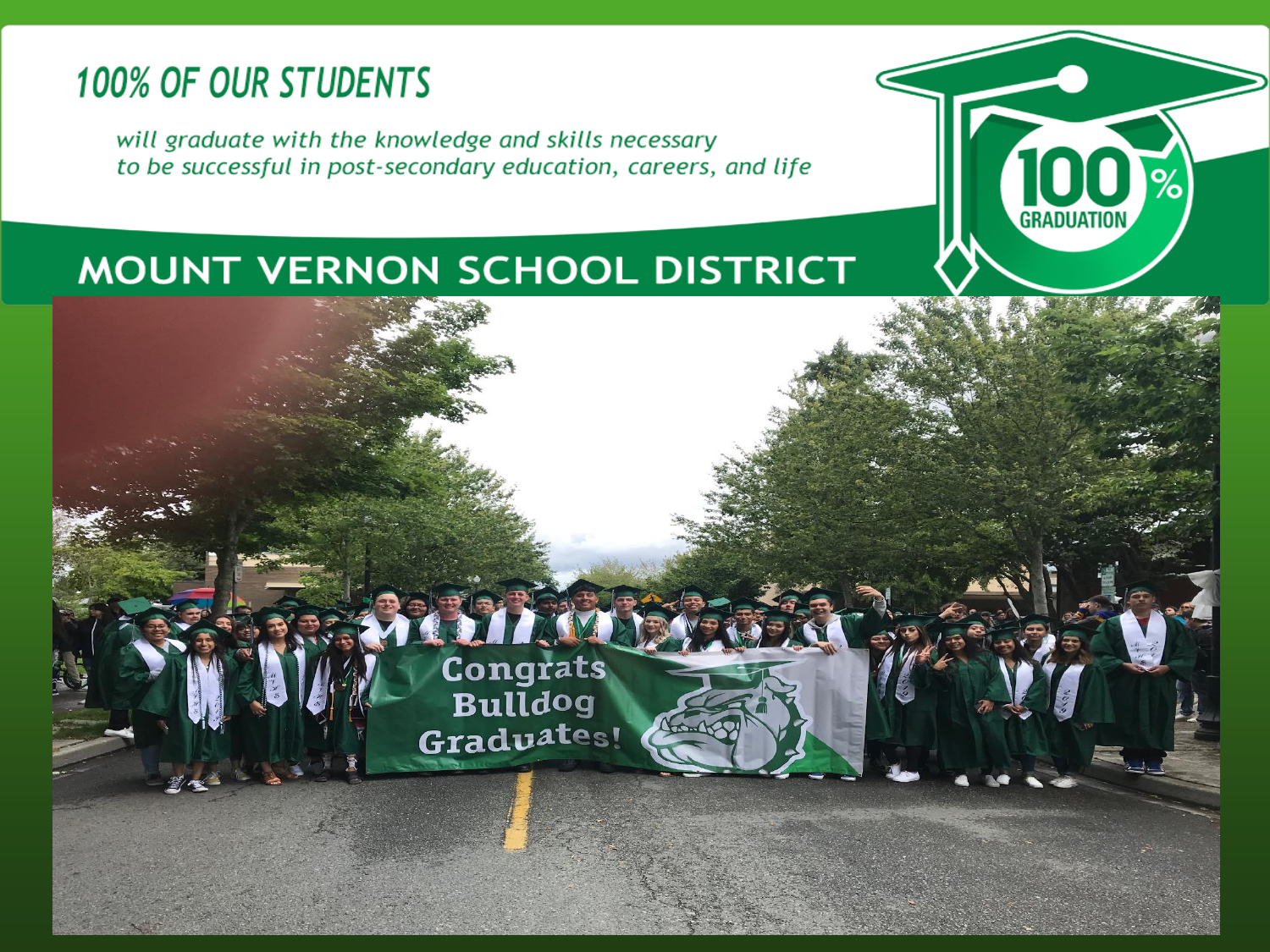# School improvement plans

Some district wide focus areas include:

❏ 100% Graduation ❏ Equity and Inclusion ❏ AVID ❏ Strategies for improving attendance ❏ Multi Tiered Systems of Support ❏ Social Emotional Learning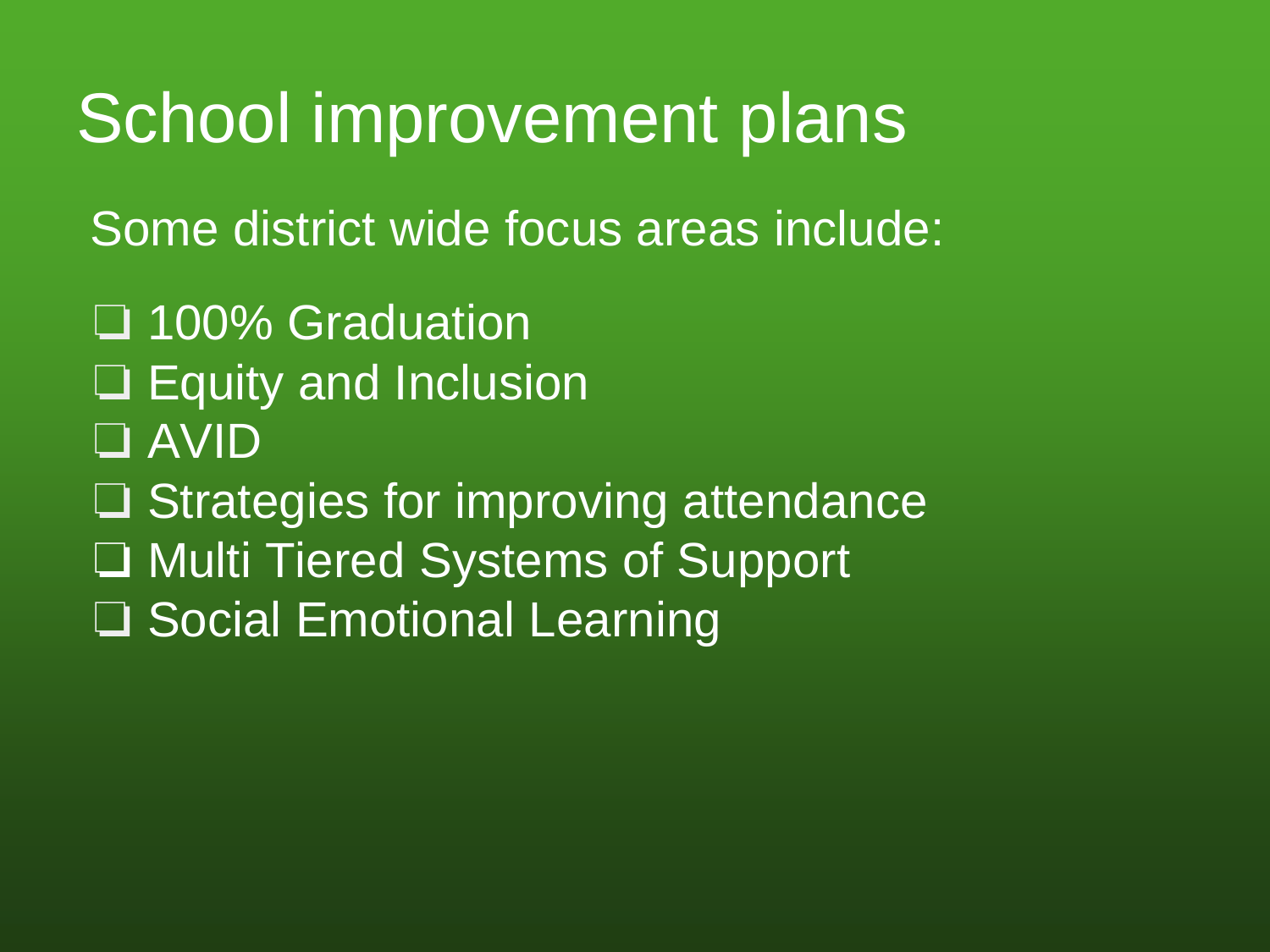# **Mount Vernon High School**

#### Priority Areas

#### **Schoolwide Priority/Reform Strategy #1 (SWP1)**

Access to rigor and student support are in place and implemented to promote all students access and success in rigorous, college-preparatory courses.

- Expanded CiHS curriculum programming across all content areas
- Tier I and Tier II supports for academics and SEL to connect identified students

#### **Schoolwide Priority/Reform Strategy #2 (SWP2)**

Professional Development Focus

#### **Grading for Equity**

•Learn equitable grading practices that are more accurate, bias-resistant, and motivational, and that disproportionately improve learning for historically-underserved students.

#### **Culturally Responsive Teaching and the Brain by Zaretta Hammond**

*The focus includes:*

- *Information on how one's culture programs the brain to process data and affects learning relationships*
- *Ten "key moves" to build students' learner operating systems and prepare them to become independent learners*
- *Prompts for action and valuable self-reflection*

#### **Equity by Design: Delivering on the Power and Promise of UDL by Mirko Chardin and Katie Novak**

Synopsis: *Equity by Design is intended to serve as a blueprint for teachers to alter the all-too-predictable outcomes for our historically under-served students. A first of its kind resource, the book makes the critical link between social justice and Universal Design for Learning (UDL) so that we can equip students (and teachers, too) with the will, skill, and collective capacity to enact positive change.*

#### Schoolwide Priority/Reform Strategy #3 (SWP3)

College Going Environment is a prominent expectation and students are actively guided by faculty and staff to meet college readiness requirements for post-secondary success.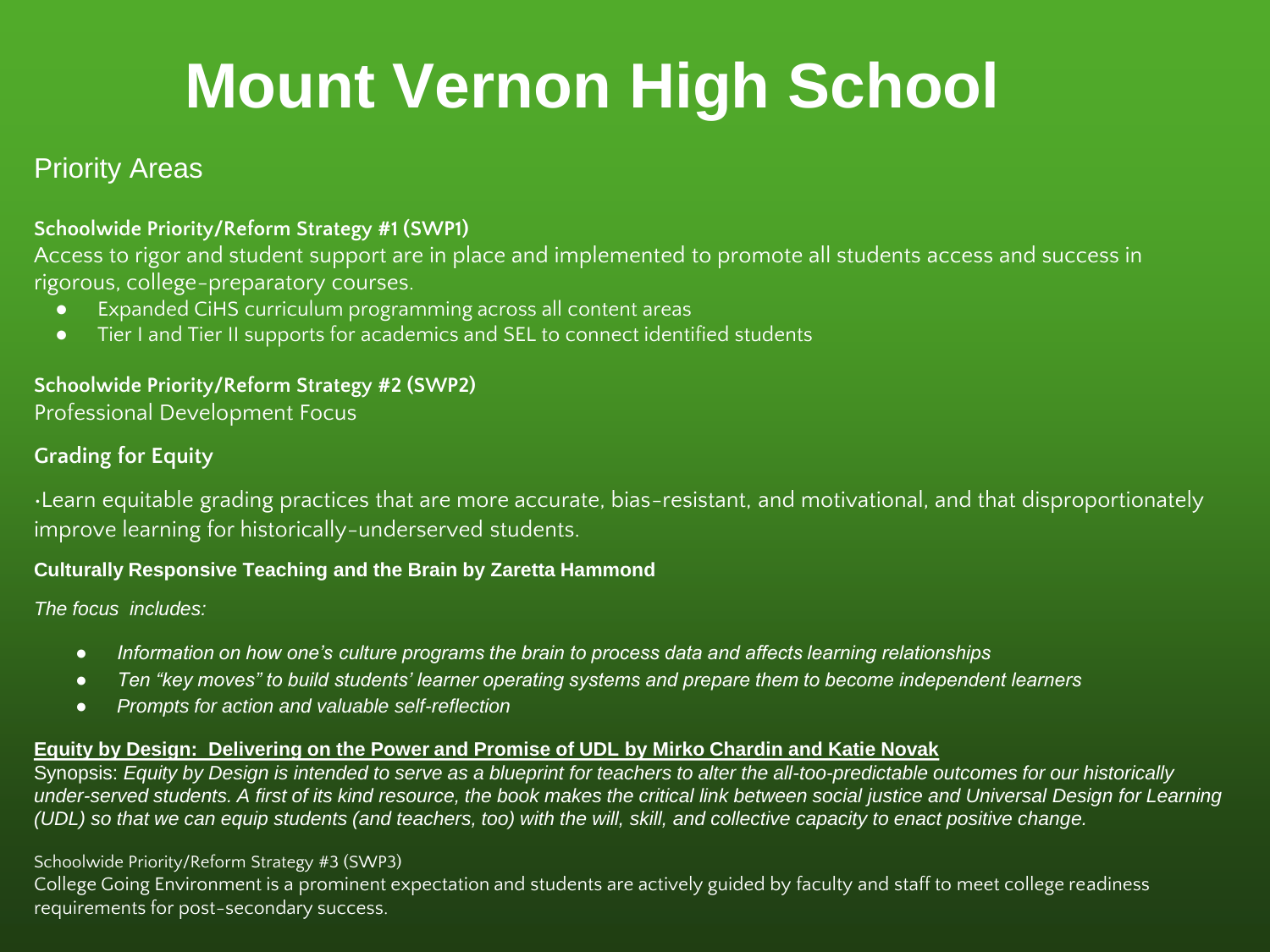### **LaVenture Middle School**

| <b>Multi Tiered Systems of Support</b>                                                                                                                                                                                                | <b>Family Engagement</b>                                                                                                                                                   |
|---------------------------------------------------------------------------------------------------------------------------------------------------------------------------------------------------------------------------------------|----------------------------------------------------------------------------------------------------------------------------------------------------------------------------|
| • PLC work with Literacy and Language<br>focuses. Integration of Social Justice<br>Standards.<br>PBIS/Safe & Civil Schools: RELATIONSHIPS<br>$\bullet$<br>Daily mentoring for specific students<br><b>Intervention/Tutorial Block</b> | <b>Family Leadership Board</b><br><b>Family Engagement Task Force</b><br>Increased personnel hours<br>Routine training and support with<br>family engagement for all staff |
| Equity<br>Explicitly connected to everything we do<br>Use of MVSD policy and guiding questions to inform all decision making<br>$\bullet$                                                                                             |                                                                                                                                                                            |
| <b>Students</b> experience rigorous and relevant learning opportunities that grow<br>their literacy and language skills every day.                                                                                                    |                                                                                                                                                                            |
| <b>County</b>                                                                                                                                                                                                                         |                                                                                                                                                                            |

**Teachers...***plan and facilitate collaborative units of study that incorporate rigorous, relevant, and culturally responsive opportunities for the four language modalities: speaking, listening, reading and writing.* 

> **Teacher- leaders & Coaches...***support teachers with workshops, collaboration, model lessons and instructional rounds.*

**Administrators...***provide time and support for various adult learning opportunities, give strengths-based and targeted feedback regularly on instruction and PLC work, and keep evidence of student learning at the forefront of our work.*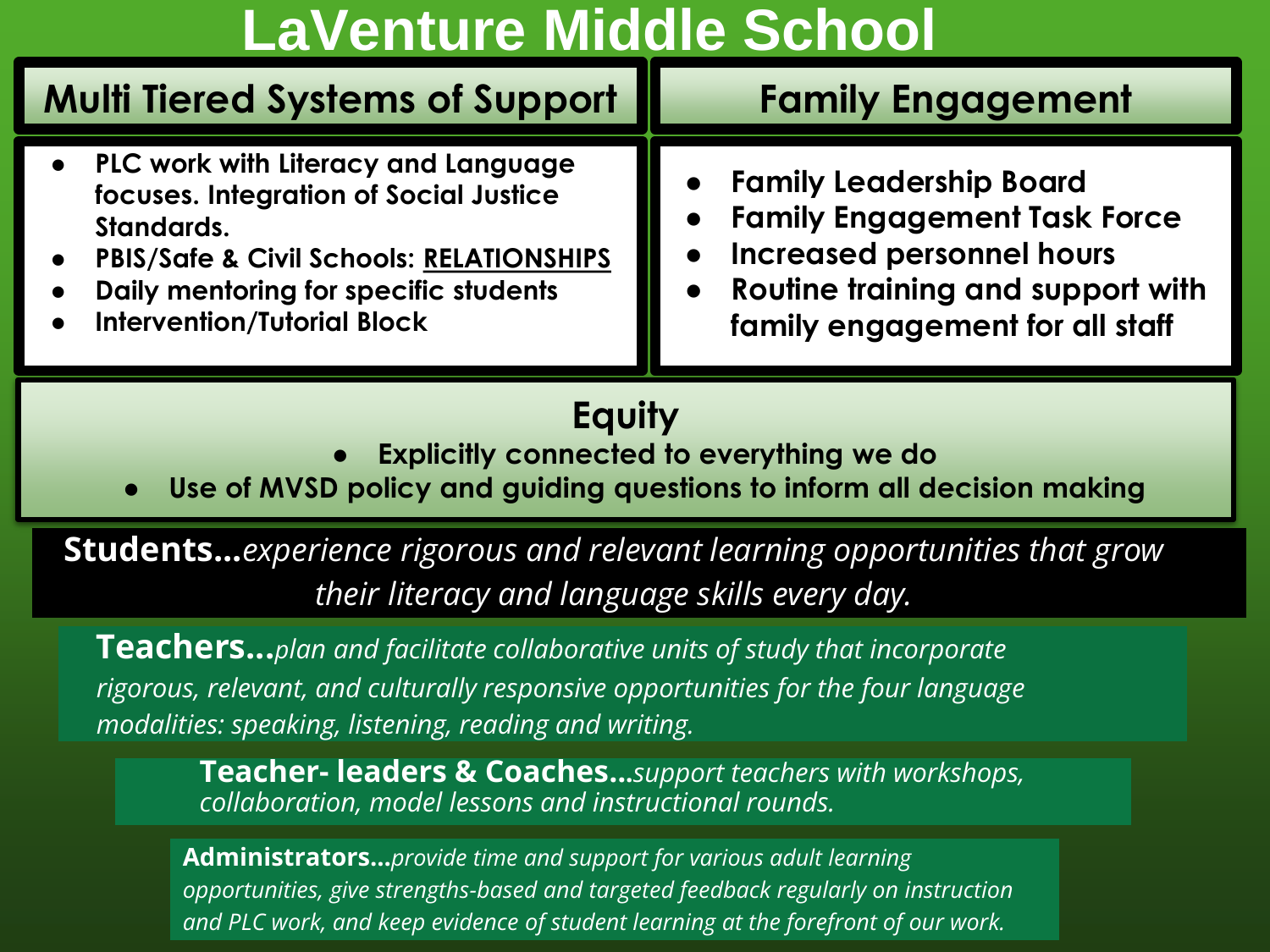# **Mount Baker Middle School 2021-2022**

### **EQUITY**

- A habit of mind and/or practice that will support equity of opportunities of all students in our school
- Staff will utilize Racial Equity Policy and equity lens tool to inform all decisions
- Culturally relevant and sustainable teaching practices UDL onboarding for staff

### **MTSS**, **Multi-Tiered Systems of Supports**

- Read 180 intervention for students reading below grade level
- UW Cel Math Coaching for detracked math classes
- PLC work focused on student data and equity lens
- **•** Positive system structures and Safe & Civil Schools implementation
- Recognitions for positive behaviors, RESPECT campaign, staff and student mental health
- Intervention/Tutorial Block SMART grant, SHARE grant
- **•** Improve special education inclusion practices and data collection
- **STAR District Screener and CARE Team for Tiered Supports**

#### **SOCIAL EMOTIONAL LEARNING,** *Character Strong*

SEL Competencies: Self Awareness, Self Management, Social Awareness, Relationship Skills, Responsible Decision Making Character Development: Patience, Kindness, Honesty, Respect, Selflessness, Forgiveness, Commitment, Humility

### **FAMILY ENGAGEMENT**

- Community Outreach Committee focused on communication, conferences, and celebrations
- Improved school communication family bulletin, REMIND
- Parent Group/Advisory Board focused on needs of families by providing guidance for school needs, speakers, education and community outreach

### **AVID, Advancement Via Individual Determination**

- **Relational Capacity and High Expectations**
- **•** Collaboration, Inquiry, and Organization and layers on Existing Curriculum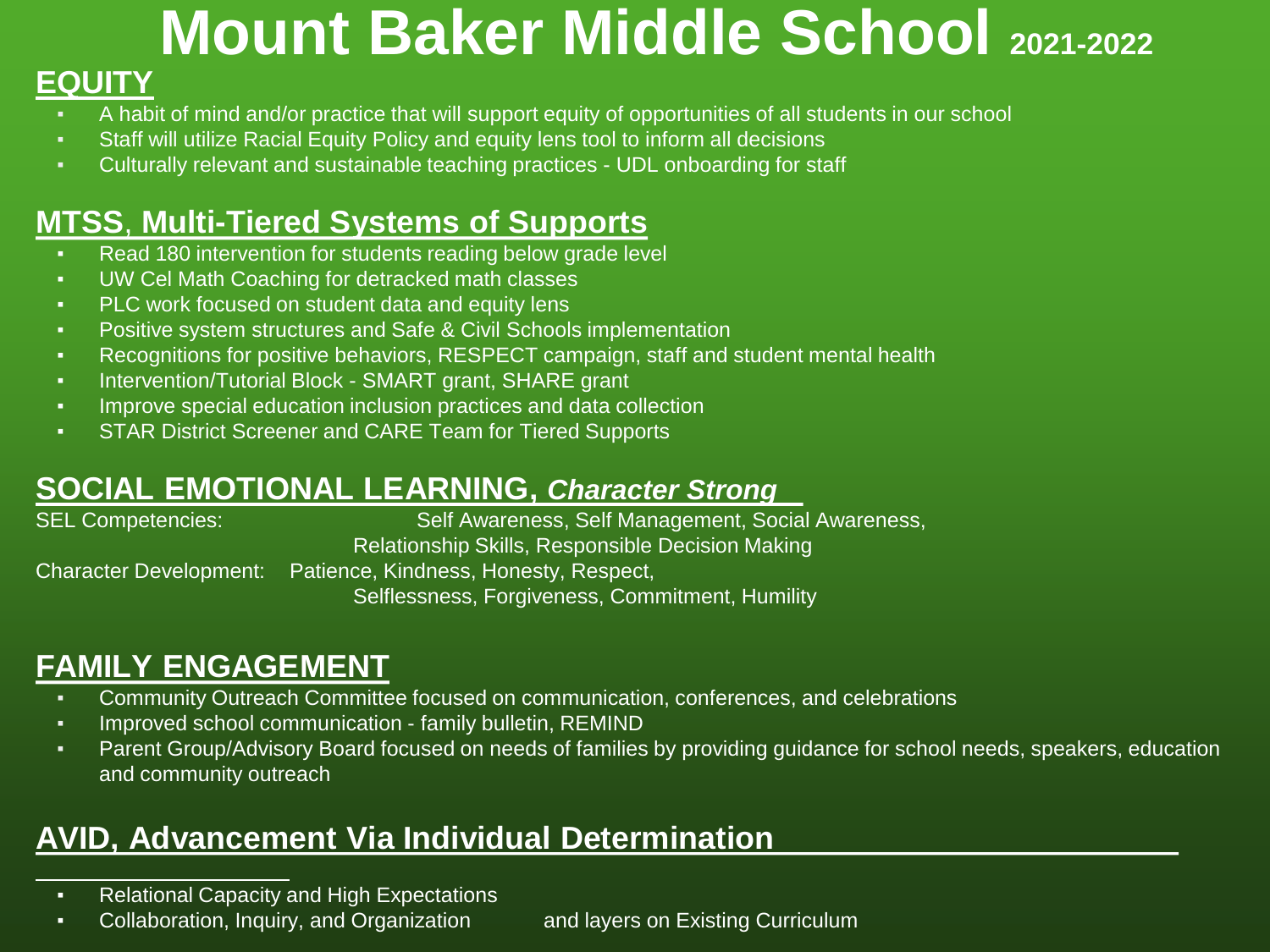## **Centennial Elementary School**

*Learning together and collaborating to ensure high levels of learning for all students*

- Implement PAX (Peace, Productivity, Health, Happiness) Schoolwide as part of our Safe & Civil Schools and MTSS focus.
- Develop WIDA Grade Level Language Expectations into unit planning school-wide.
- Deepen knowledge of Equitable Classroom Practices and how to implement practices appropriately.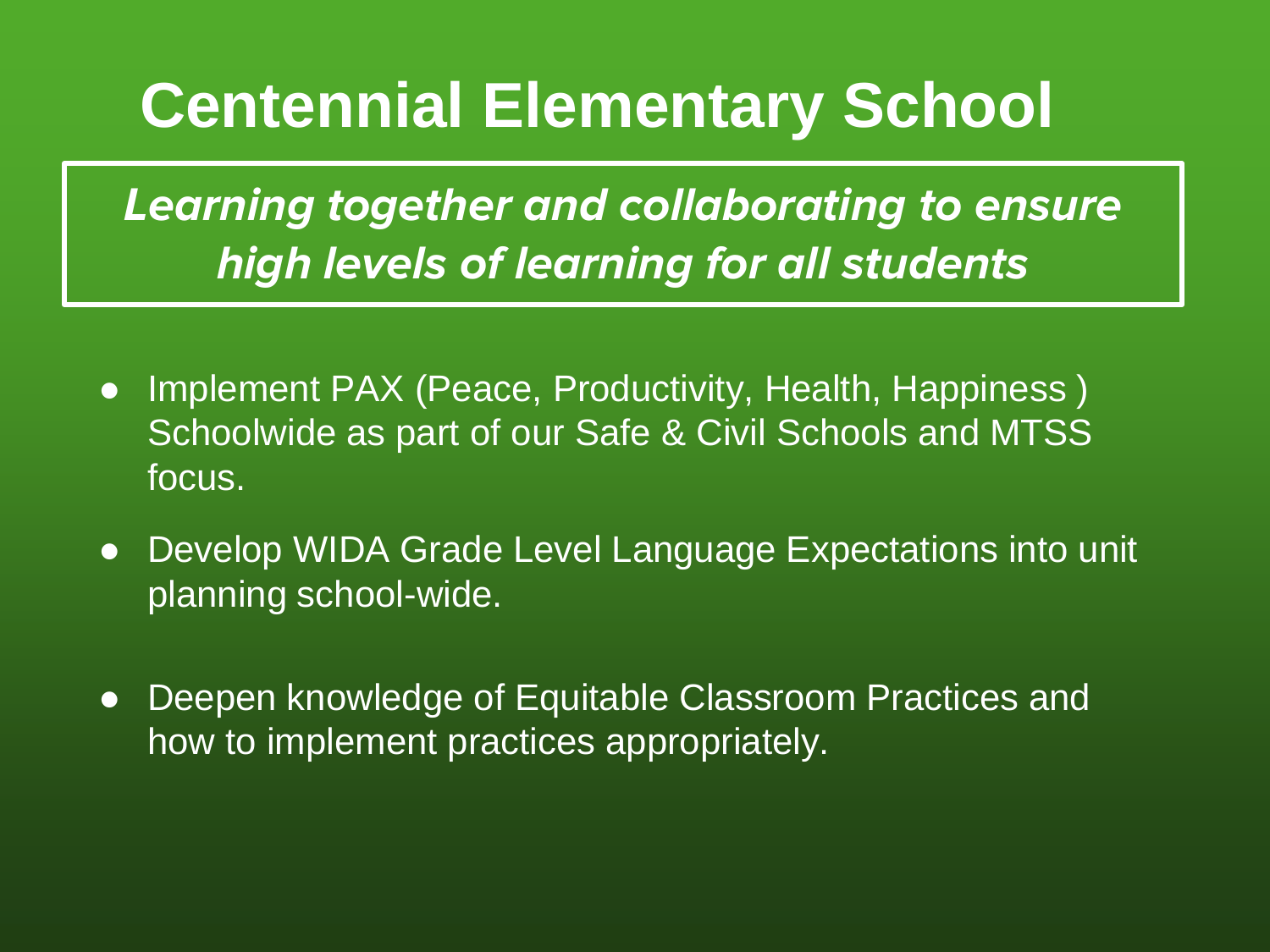## **Jefferson Elementary School**

- ❏ Enhance staff competency in MTSS as a support for increasing equitable access to education
- ❏ Continue to develop a growth mindset as a way to encourage grit and academic persistence.
- ❏ Creation and implementation of a "Gold Standard" Project Based Learning unit at each grade level
- ❏ Use the school garden and greenhouse to enhance STEM instruction and expand curriculum on all areas.
- ❏ Allow multiple opportunities for meaningful connections and engagement within the Jefferson community.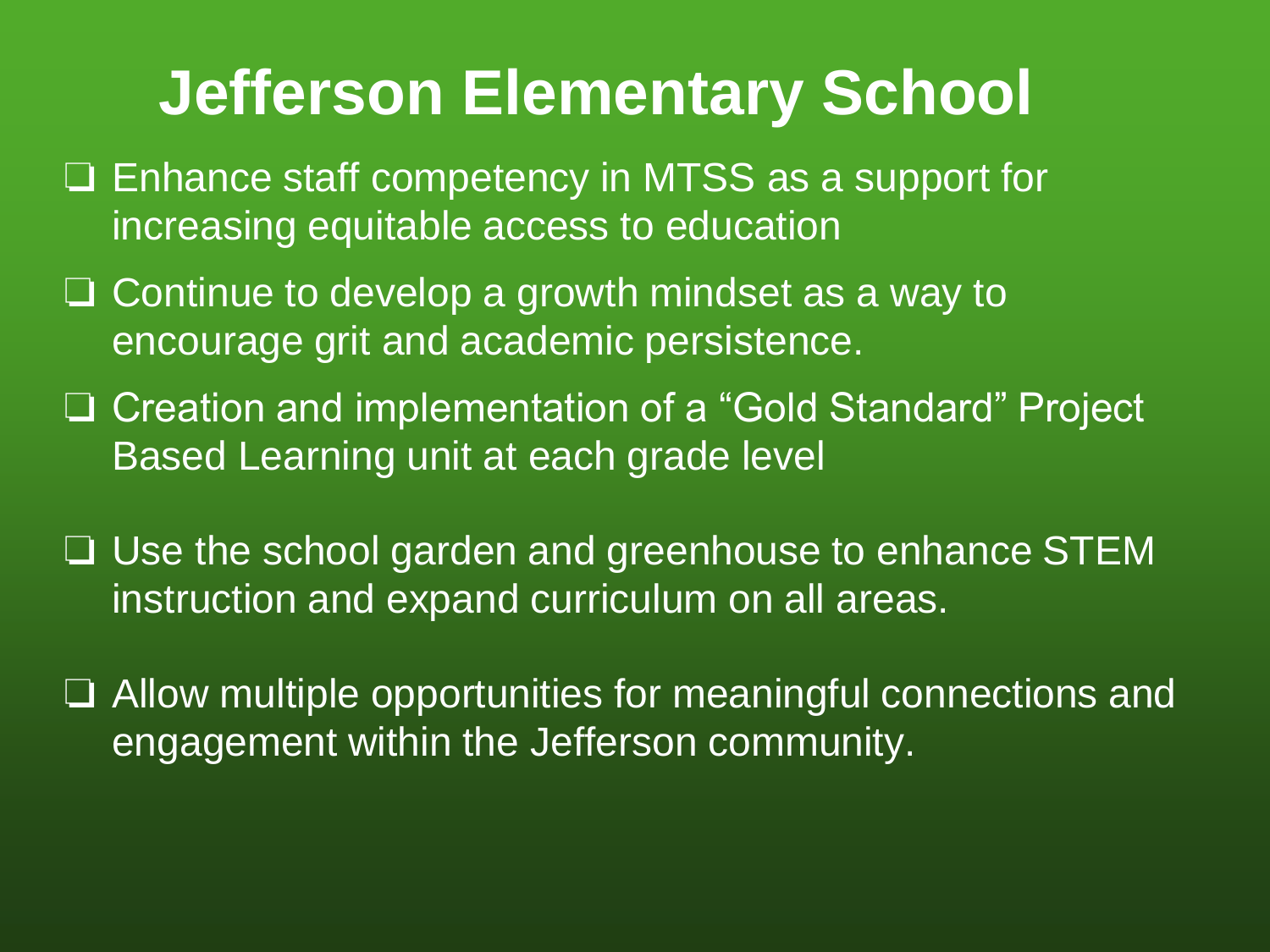# **Harriet Rowley Elementary School**

- Goal  $\#1$  = Rowley staff will fully support the district's Racial Equity policy by engaging in work that identifies and eliminates barriers in educational equity.
- Goal  $#2$  = Rowley staff will create a safe, welcoming environment with clear and consistent systems to support teaching and learning. (MTSS Academics and Behavior, Assessments, Safe & Civil Schools Foundations)
- $\blacksquare$  Goal #3 = Rowley staff will learn about and establish positive relationships with our families and school community.

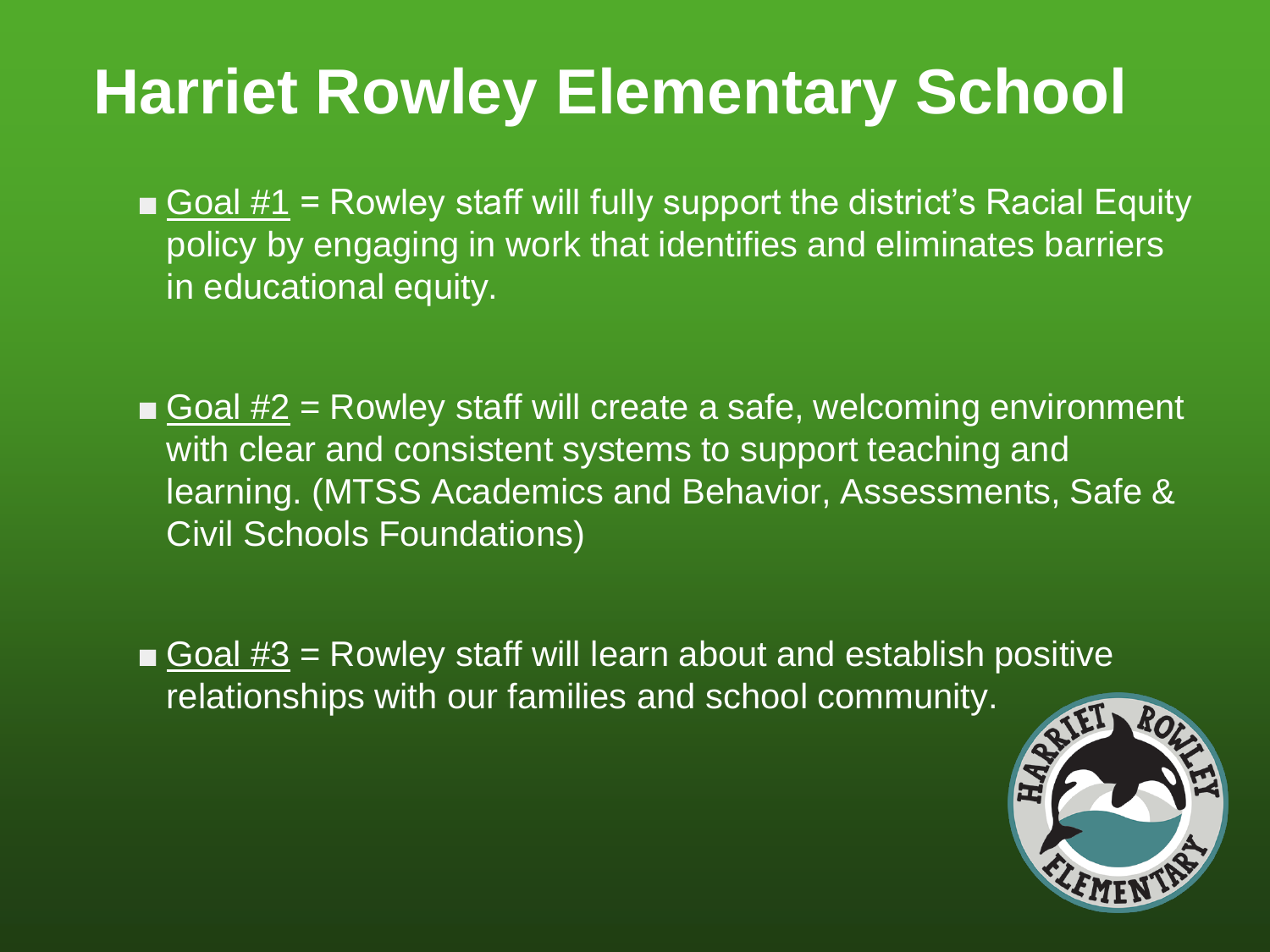# **Little Mountain Elementary School**

**Students at Little Mountain have voice and power in their learning experiences!** At Little Mountain we seek to cultivate student voice by valuing students' diverse experiences, strengthening family partnerships, and providing high quality teaching. **Our students and families' voices matter.**

#### **Goal #1:**

*Through the collective team process, teachers will provide ALL students, including groups such as multilingual learners and students receiving special education services with access* to grade level content within their homeroom through the implementation of instructional strategies specific to their level of language acquisition in writing. This will be measured by student writing samples using cross grade level calibrated writing rubrics (WIDA) and STAR assessments that will show student growth over time to meet their annual SGP by Spring 2022

#### **Goal #2:**

In collaboration with staff and building Team Leads, Little Mountain will create integrated units weaving social justice standards and student experiences into classroom content. This will be measured by student surveys that capture student voice around learning experience as well as analysis of unit incorporation of student strengths based capital.

#### **Goal #3:**

Families at Little Mountain see themselves as partners in student learning through family-school collaboration in order to shift and inform their child's instruction within the classroom setting. This will be measured by family surveys given through the Panorama Platform to determine Barriers to Engagement with their child's school. We will see an increase in school and family connections as measured by our family surveys. Surveys will be given 3x a year.

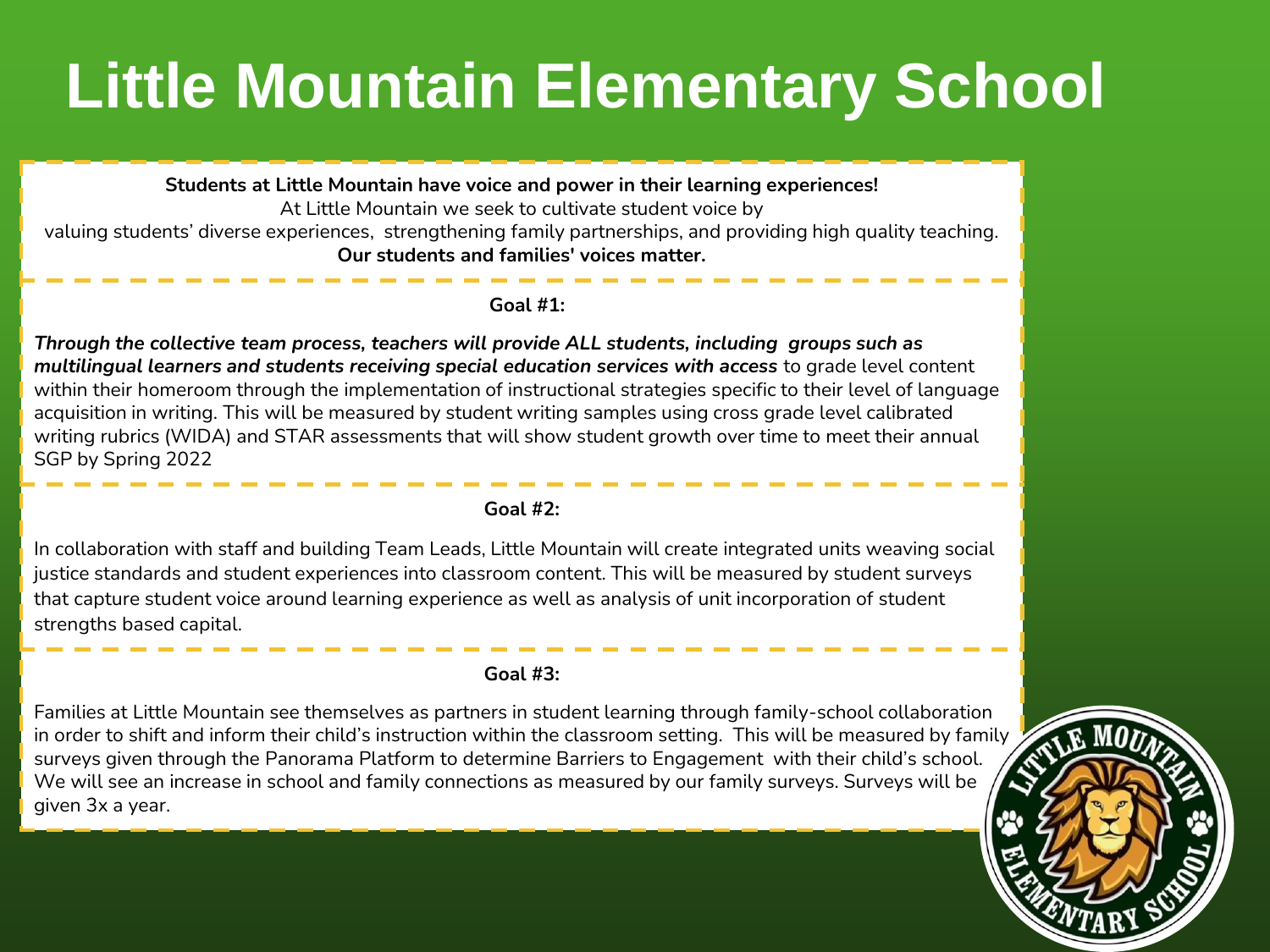## **Madison Elementary School**

**School Goals (categorized by the 3 Pillars for Dual Language Education)**

#### ➢ **Pillar 1: Bilingualism and Biliteracy**

The percentage point gap in grade level mastery between English and Spanish on the Star End of Year Assessment for key ideas and details for literature and informational texts will decrease by at least 10 percentage points.

100% of teachers will post and use both content AND language targets/objectives during their instructional lessons.

#### ➢ **Pillar 2: High Achievement in Both Program Languages**

The grade level mastery proficiency on the Star End of Year Assessment for key ideas and details for literature and informational texts will increase by at least 10% in both program languages (Spanish and English) according to the Star Student Mastery Report

#### ➢ **Pillar 3: Sociocultural Competence**

By June 2021, the percentage of students who attend school regularly (95% of the time or more) will increase from 74% (2019-2020) to at least 78%

*Madison staff will continue to engage in professional learning around: curriculum design and instruction for biliteracy, as well as on equity, social justice, and antiracist practices.* 

*Professional development and coaching around how to effectively teach students to identify key ideas and details, and while reading will be prioritized.*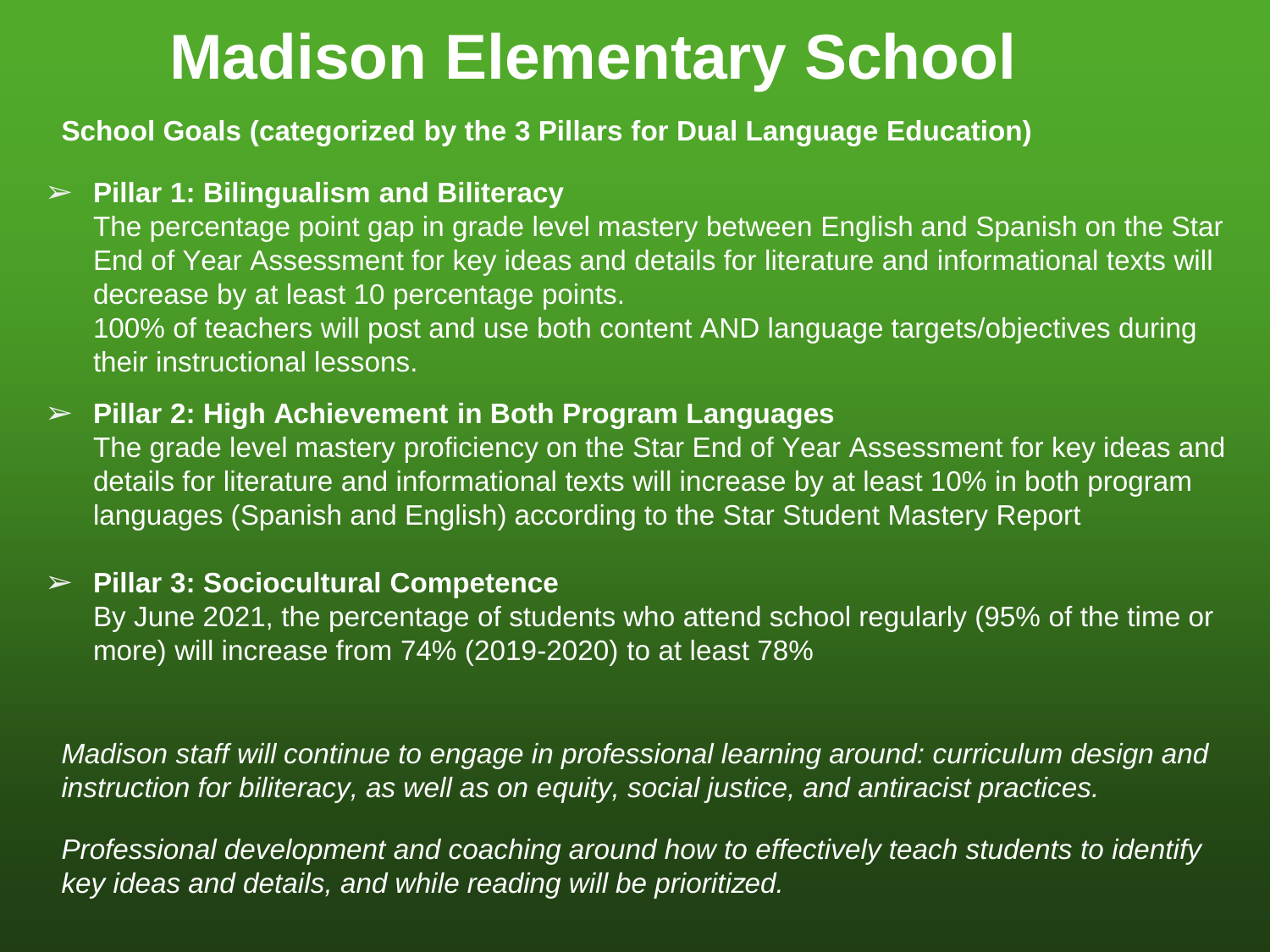## **Washington Elementary School**

- School-wide focus on Social/Emotional Learning
- **EXE** Attendance: Decrease chronic absenteeism through parent education, student and family competitions and incentives
- Equity Community of Practice focused on using equitable practices to close the achievement gap
- **DuFour Modeled PLCs focused on student achievement**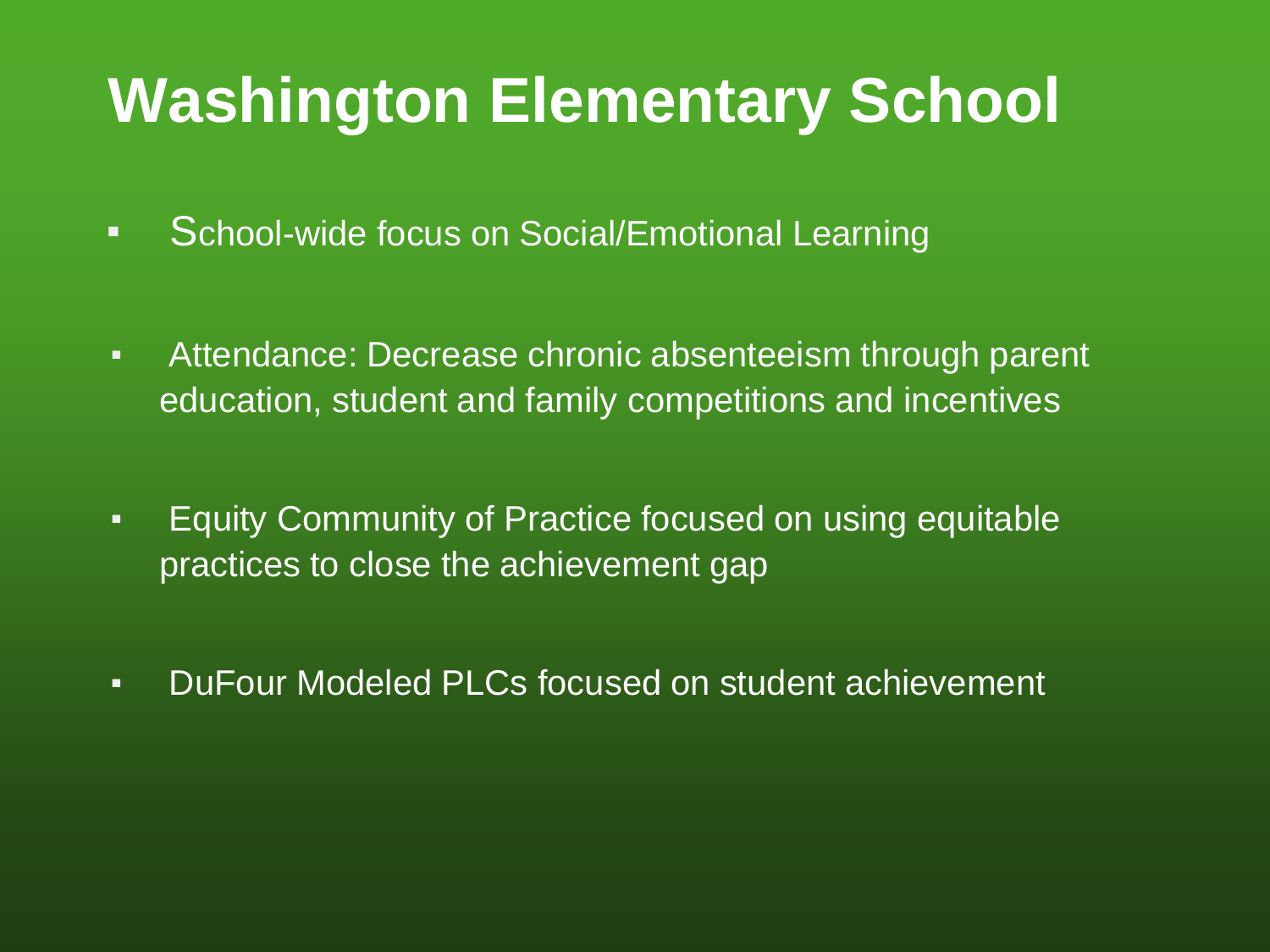# **Skagit Academy**

**EXECT:** Strengthen Tier 2 and 3 supports by by improving our understanding of MTSS and developing systems of services.



- Implement social emotional learning aligned to SEL standards that support the whole child.
- Vertically align math pathways, K-12. Complete math professional development and curriculum implementation with training for our K-5 math teachers.
- Professional development on best practices/strategies for instruction and differentiation in math.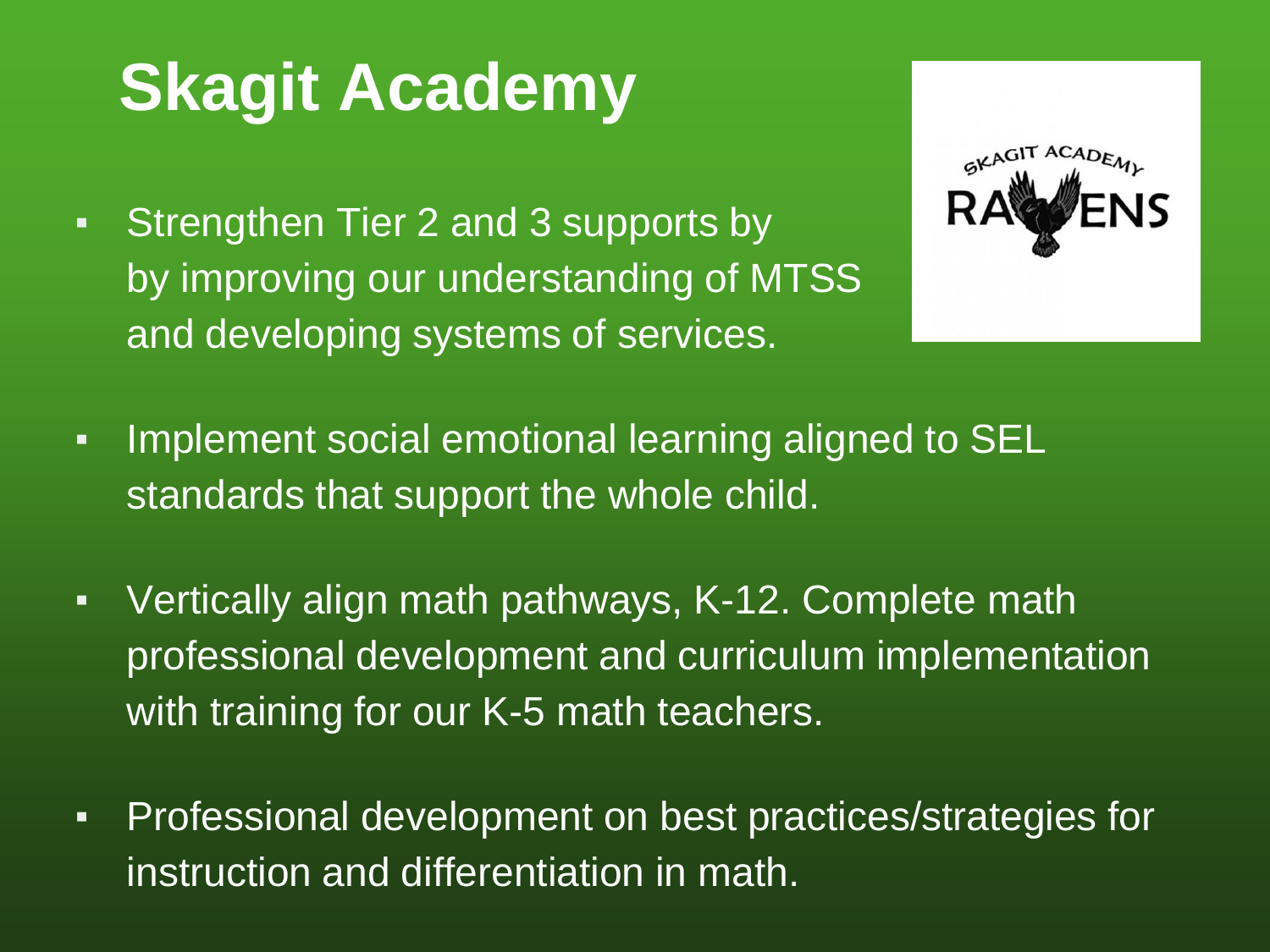## **Northwest Career & Technical Academy**

### **NCTA Skills Center**

#### Program of Work Areas

- $\bullet$  Perception Data in partnership with consulting firm *Kinetic West*
- Enrollment Data Administrative Inquiry
	- Skills Center and Running Start
	- Non-Traditional, Ethnicity
- Visioning In partnership with *Colibri Graphic Facilitation*
	- Students, families and staff
- Attendance
- Retention
	- Underrepresented populations
	- Special Education
- Industry Recognized Credential Attainment
- CTE Dual Credit Attainment

### **NCTA Open Doors**

### School Focus Areas:

- Progress Monitoring Data
	- STAR assessment data
- Credit Attainment
	- Number of credits earned through instructional program
- Competency Credit Attainment
	- Accuplacer
	- In-Development College level coursework in partnership with Skagit Valley College
- **Review of Student Plans** 
	- HSBP